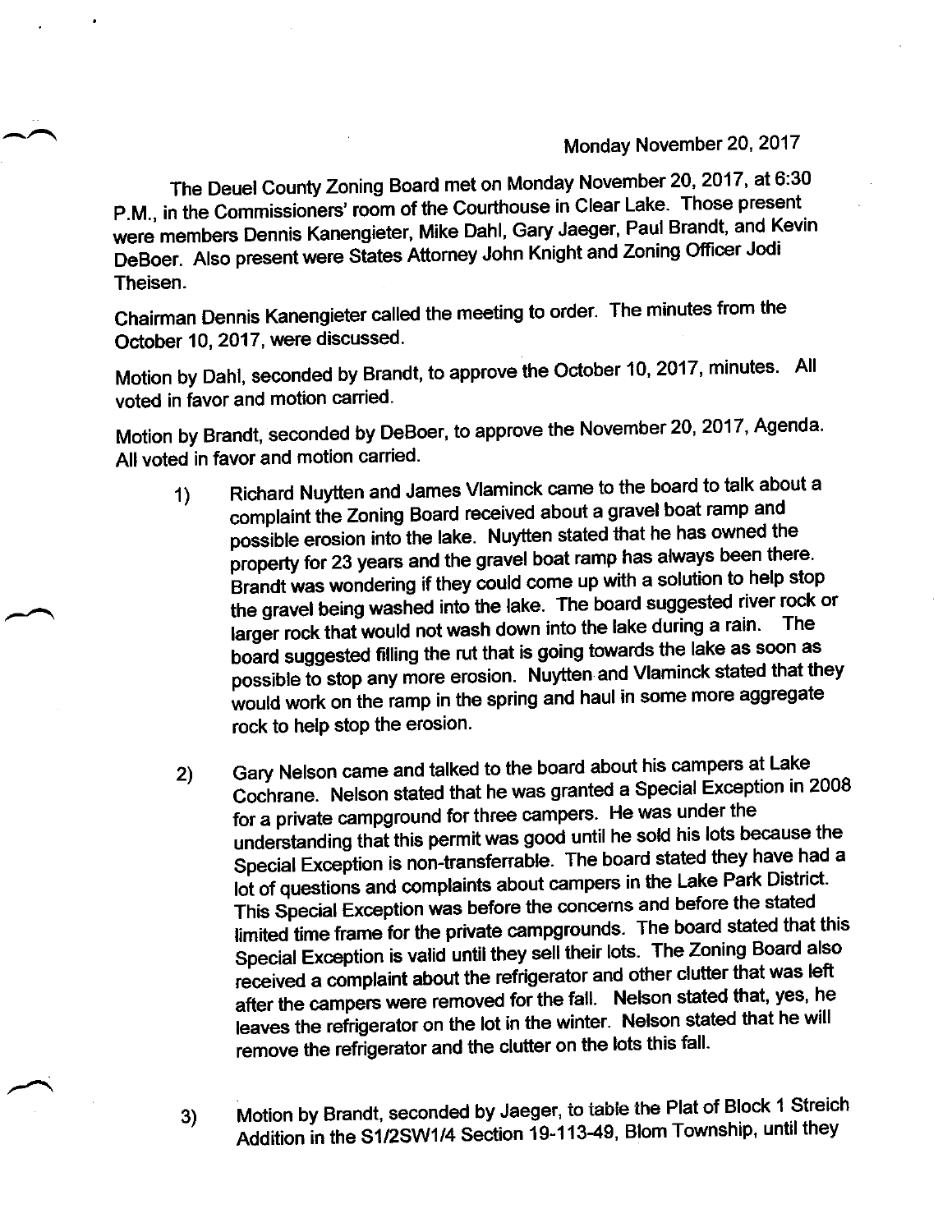apply for a variance to allow existing buildings to have less than 150' front yard, existing buildings less than 50'from the side and back lot line in a Commercial Zoned District. The board also had concerns about the new plat line going through the middle of the existing bins. All voted in favor and motion carried.

4) Mickey Mix applied for a Special Exception Permit & Variance. The request, if granted, would permit the applicant to use the following property: Lots 12-13-17-15 & Lots 12A & 13A of Severson Bay in Gov Lot 5 in the NE1/4 of Section 5-11447, Lake Cochrane, Norden Township to replace old storage shed with a new 12'  $\times$  12' storage that is within 10 feet of the side property line in a Lake Park District. Mix stated via phone that he forgot about getting a building permit and he didn't realize that he needed a Special Exception Permit and Variance Permit also. Mix stated that he was going to replace the siding, but later realized that he should replace the whole shed. The existing pad he used is 8 feet and 2 inches from the side property line and he is more than 50 feet from the high water mark and more than 30 feet from the edge of the road. The board asked Mix if the adjoining property owner was aware of the new shed and if they are ok with the construction and if Mix could get a letter from the adjoining neighbor. Mix stated that the neighbor is ok and will call them and get a letter. Motion DeBoer, seconded by Dahl to grant a Special Exception and Variance to replace old storage shed with a new 12' x 12' storage that is  $8$ feet and 2 inches from side property line with written permission from the adjoining property owner in a Lake Park District on Lots 12-13-17-15 & Lots 12A & 13A of Severson Bay in Gov Lot 5 in the NE1/4 of Section 5- 11447, Lake Cochrane, Norden Township. All voted in favor and motion carried. The Board determined that it is empowered under the section of the ordinance described in the application to grant the special exception and that granting the special exception will not adversely affect the public interest. The Board then made written findings as required by Section 504, subparagraph S(a-h), of the ordinance.

- Entrance to and exit from property and proposed structures thereon with particular reference to automotive and pedestrian safety and convenience, traffic flow and control, and access in case of fire or catastrophe: Applicant has pre-existing access to the property and proposed structures, and there is no issue with automotive and pedestrian safety and convenience, traffic flow and control, or access in case of fire or catastrophe.
- Off-street parking and loading areas where required, with particular b.attention to the items in (a) above, and the economic, noise, glare, odor or other effects of the special exception on adjoining properties and properties generally in the district: Does not apply.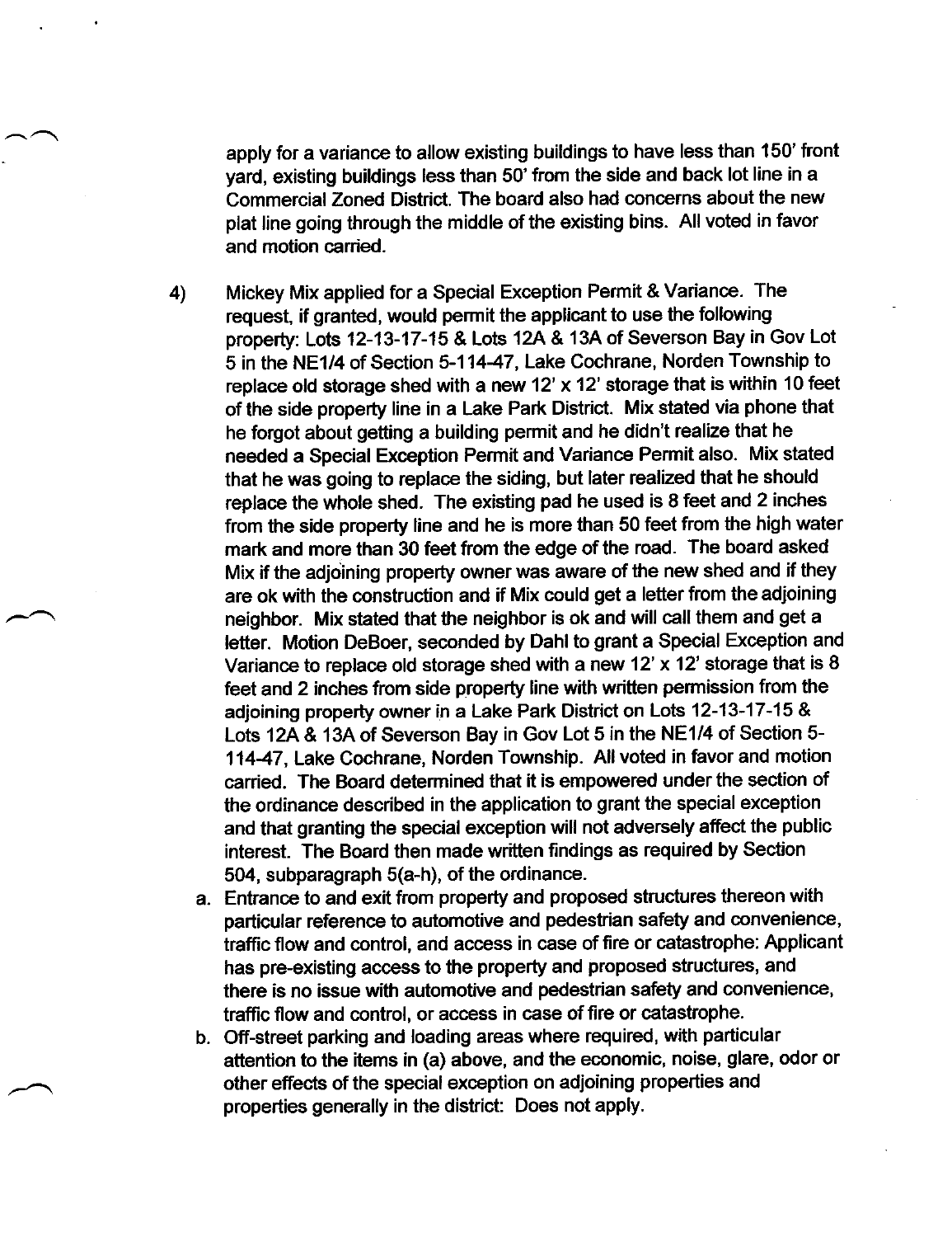- c. Utilities, with reference to locations, availability, and compatibility: Does not apply.
- d. Screening and buffering with reference to type, dimensions, and character: Applicants have adequate screening and buffering.
- e. Signs, if any, and proposed exterior lighting with reference to glare, traffic safety, economic effect and compatibility and harmony with properties in the district: Does not apply.
- f. Required yards and other open spaces: Applicant has adequate yard and other open spaces.
- g. General compatibility with adjacent properties and other property: The
- applicant's proposed use is generally compatible with the adjacent properties and other properties in the Lake Park District. h. Refuse and service areas, with particular reference to the items in (a) and
- (b) above: Does not apply.
- Jesse Bermel, a representative of Heartland Wind, LLC, applied for a Special Exception Permit. The request, if granted, would permit the  $5)$ applicant to use the following property which is owned by Bryon & Sheila Monnier: the SE1/4 of Section 6-113-48, Scandinavia Township. To erect a wind anemometer tower which is used to collect wind data in an AG zoned district. Bermel, via phone, stated that the tower will be 180 feet tall and will be 221 feet from the road right-of-way which is more than the ordinance requires. The Board asked the time line of these anemometer towers. Bermel stated when production of the wind towers begin they will remove these anemometer towers; he is thinking 6 months up to 2 years. Motion Jaeger, seconded by Dahl, to grant a Special Exception to erect a wind anemometer tower which is used to collect wind data in an AG Zoned District on the following property which is owned by Bryon & Sheila Monnier: the SE1/4 of Section 6-113-48, Scandinavia Township. All voted in favor and motion carried. The Board determined that it is empowered under the section of the ordinance described in the application to grant the special exception and that granting the special exception will not adversely affect the public interest. The Board then made written findings as required by Section 504, subparagraph 5(a-h), of the ordinance.
	- a. Entrance to and exit from property and proposed structures thereon with particular reference to automotive and pedestrian safety and convenience, traffic flow and control, and access in case of fire or catastrophe: Does not
	- b. Off-street parking and loading areas where required, with particular attention to the items in (a) above, and the economic, noise, glare, odor or other effects of the special exception on adjoining properties and properties generally in the district: Does not apply.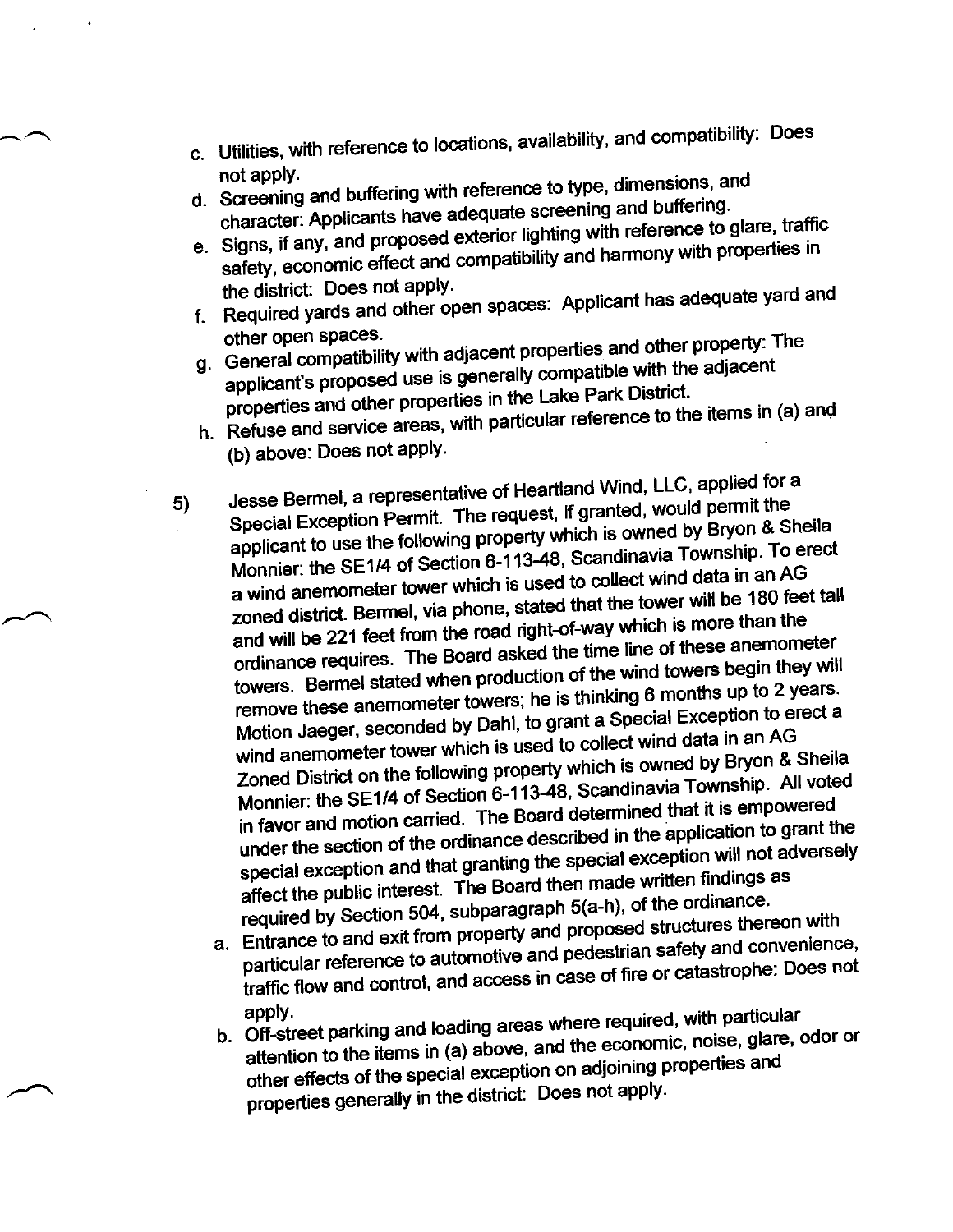- c. Utilities, with reference to locations, availability, and compatibility:<br>Applicant has adequate utilities. Applicant has adequate utilities.<br>Guasaire and buffering with rea
- Applicant has a serving with reference to type, dimensions, and<br>d. Screening and buffering with reference to type, dimensions, and
- character: Does not apply.<br>e. Signs, if any, and proposed exterior lighting with reference to glare, traffic safety, economic effect and compatibility and harmony with properties in the district: Does not apply.
- the district. Bods not apply the spaces: Applicant has adequate yard and<br>f. Required yards and other open spaces: Applicant has adequate yard and
- other open spaces.<br>g. General compatibility with adjacent properties and other property: The applicant's proposed use is generally compatible with the adjacent properties and other properties in the Ag Zoned District.
- h. Refuse and service areas, with particular reference to the items in (a) and (b) above: Does not apply.
- Stone's Conservation Acres LLP applied for a Special Exception. The request, if granted, would permit the applicant to use the following property: NE1/4 Less Block 1 Hunt Sub Section 34-116-48, Glenwood Township to build and operate an airplane landing strip for private use in<br>an Ag Zoned District. William Stone stated he has run a hunting business I ownship to baile and spirit spirit signals an Ag Zoned District. William Stone stated he has run a hunting business<br>for the last 32 years and he would like to have this airstrip for hunters to land on. Stone stated that this would be a convenience for him instead of running to Clear Lake, Canby, and sometimes they land on Lake Cochrane and he has to go and pick them up. This way the hunters could land and he would have a vehicle waiting for them and they could start hunting right away. Stone stated that H-D had overhead lines along his property and now they buried them so he thought about doing an airstrip. Stone stated that he apptied for a permit through the FAA and has received approval. The airstrip would be 1100 feet long and they would received approval. The direct proceed is the road and the end of need about 15 feet to above the airstrip to clear the road and the end of heed about To receive<br>the airstrip. The Board questioned the distance from John Homan's airstrip. Stone stated that that airstrip is 4 miles away from this site. airstrip. Stone stated that that allower in<br>Wade Redlin asked why Stone couldn't use that airstrip. Stone stated that wade Redint asked wife concretence for<br>Homan usually has his gates locked and it would be an inconvenience for Homan usually had the gates form.<br>him to go and get the hunters and that is why he would like his own. Brandt stated that while the board is looking at the best interest of the area, he also stated that in order to get unrestricted access to the airspace over his neighbor's property he would have to secure those rights from the adjacent property owners. 6)

Steve Overby stated that he was in favor of the airstrip and the board Steve Overby stated that he was in ravor of the allettic and in<br>should not discriminate. Arnie Krause was wondering what the set back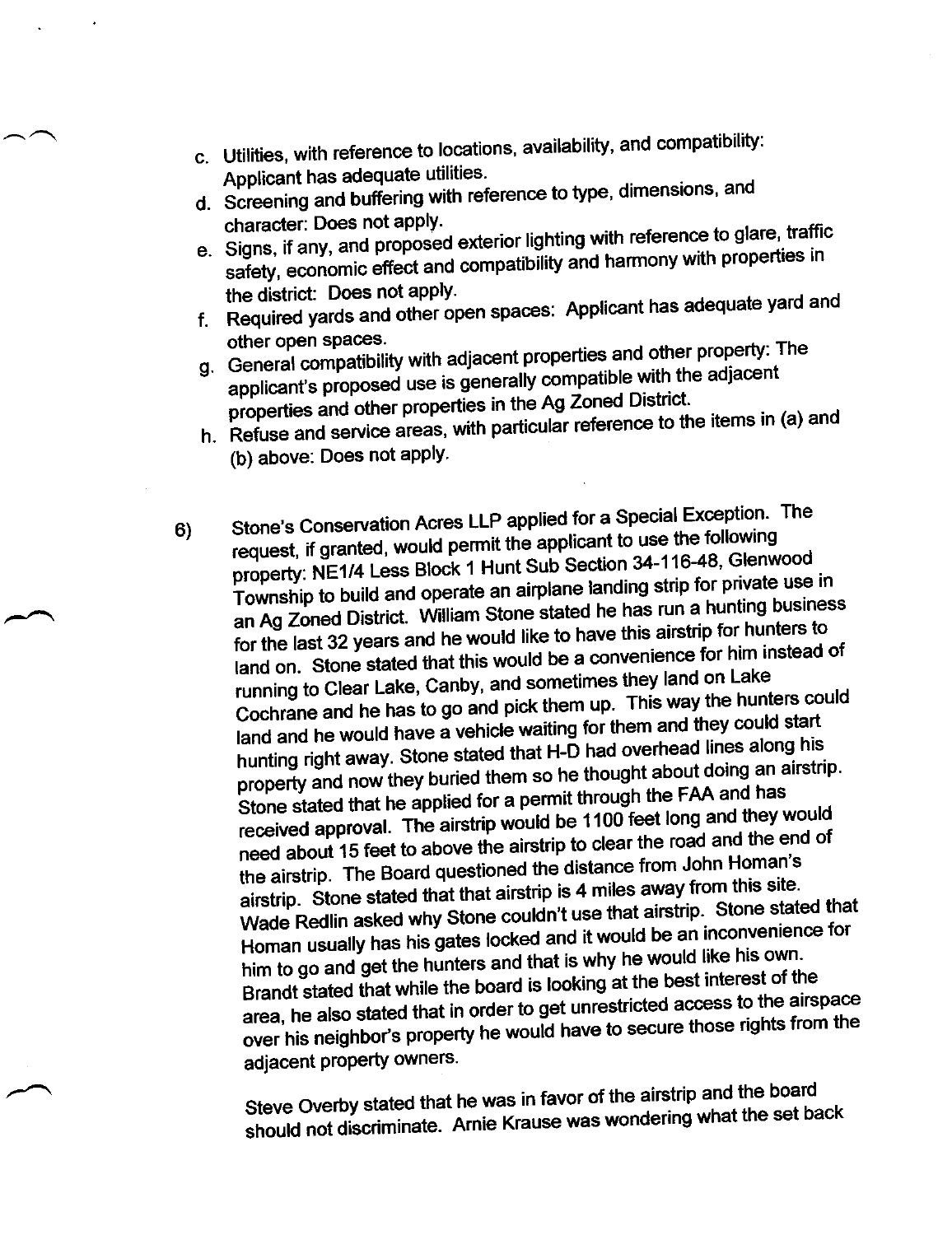distance a wind tower would have to be from an airstrip. The board stated that they couldn't find a set back; however in order to get unrestricted access to the airspace over his neighbor's properly Stone would have to secure those rights from the adjacent property owners. There were some concerns from the public if the air rights of the adjacent neighbors are still available for Stone to secure them or not. Another concern from the public:does this limit the adjacent property owners from building a structure or a wind tower on their land. The board stated no, they could build a bin, grain leg, or wind tower on their property if they are within the ordinance setbacks and the pilots would have to adapt to the obstacles. Jaeger asked the width of the airstrip. Stone stated 318' in width but will only use about 75'. Kanengieter and DeBoer had concerns about the set back from the county road to the east. There is a hill to the north and the line of site is a concern. The airstrip will be sitting east and west, so the board suggested that the airplanes could only take off toward the west and this would help with the line of site with traffic. Motion by Dahl, seconded by Jaeger, to grant the Special Exception to build and operate an airplane landing strip for private use with the limitation that planes can only take off to the west in an Ag Zoned District located in the NE1/4 Less Block 1 Hunt Sub Section 34-116-48, Glenwood Township. Kanengieter called a roll call vote: Dahl-yes, Jaeger-yes, DeBoer-no, Brandt-yes, Kanengieter-yes. Motion carried. The Board determined that it is empowered under the section of the ordinance described in the application to grant the special exception and that granting the special exception will not adversely affect the public interest. The Board then made written findings as required by Section 504, subparagraph 5(a-h), of the ordinance.

a. Entrance to and exit from property and proposed structures thereon with particular reference to automotive and pedestrian safety and convenienee, trafiic flow and control, and access in case of fire or catastrophe: Applicant has preexisting access to the property and proposed structures, and there is no issue with automotive and pedestrian safety and convenience, traffic flow and control, or access in case of fire or catastrophe.

b. Off-street parking and loading areas where required, with particular attention to the items in (a) above, and the economic, noise, glare, odor or other effects of the special exception on adjoining properties and properties generally in the district: Does not apply.

c. Utilities, with reference to locations, availability, and compatibility: Does not apply.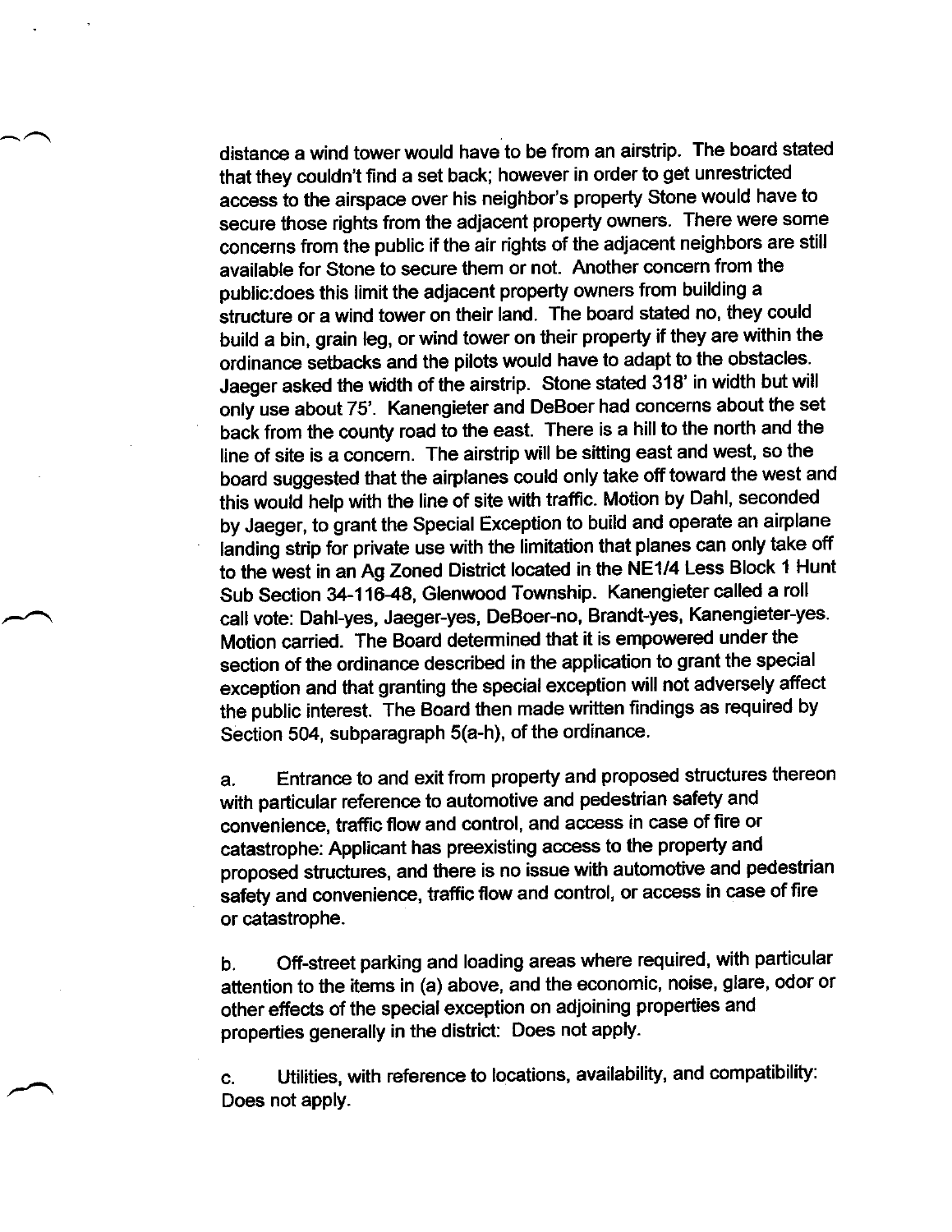d. Screening and buffering with reference to type, dimensions, and character: Does not apply.

Signs, if any, and proposed exterior lighting with reference to glare, traffic safety, economic effect and compatibility and harmony with properties in the district: Does not apply.

f. Required yards and other open spaces: Applicant has adequate yard and other open spaces.

g. General compatibility with adjacent properties and other property:<br>The adjacent The applicant's proposed use is generally compatible with the adjacent properties and other properties in the Ag Zoned District.<br>properties and other properties in the Ag Zoned District.

h. Refuse and service areas, with particular reference to the items in (a) and (b) above: Does not apply.

- William Bork & Jon Bork applied for a Variance Permit. The request, if granted, would permit the applicant to use the following property: S1/2 Section 6-117-47, Antelope Valley Township, Deuel County, South Dakota to move in an older 24D x 16H Bin within 150' from the road right-of-way in an AG Zoned District. Bork stated that he wanted the bin behind the existing bin to stay in line. Motion by DeBoer, seconded by Brandt, to approve the Variance to move in an older 24D x 16H Bin 127 feet from the approve the vanance to move in the District. All voted in favor and motion<br>road right-of-way in an AG Zoned District. All voted in favor and motion road right-of-way in an AG Zoned Bloaren The lin will not cause a safety or<br>carried. The findings for this Variance are the bin will not cause a safety or carried. The miding of the right are closer to the road right-of-way<br>snow problem. The existing bins are closer to the road right-of-way 7)
- Michael Crinion, one of the owners of Sherman-Dairy and Global Dairy, Michael Chriton, one of the entries.<br>Applied for a special exception on SW1/4 Less Shannon Addition in applied for a special exception on once which is 7486 animal units for 4850<br>Section 21-113-50 for Class "A" CAFO which is 7486 animal units for 4850 head of mature cattle and 550 head of calves. In 2010 Sherman Dairy head of mature cattle and observed the Arjan Blok purchased the above<br>which is owned by Michael Crinion and Arjan Blok purchased the above described property. Sherman Dairy has part ownership in Global Dairy which is located right beside this parcel of land. The Deuel County Zoning Board previously suggested that they combine these two CAFO's because the dairies have asked for variances for buildings and one building is on bodie prefixed by a sked for variances for buildings and one pullulity is of<br>land owned by both entities. Crinion stated their long term goal was to<br>land owned by both entities. Crinion stated their long term ovall like land owned by both entities. Chillion clare and time. They would like to<br>have these two entities combined at one point in time. They would like to have these two entities combined at one per analytic Crinion stated that<br>increase the two existing CAFO's for future growth. Crinion stated he increase the two existing only of the range and tidy. Crinion stated he<br>they take pride in having their dairies clean and tidy. Crinion stated he had talked to the naving their dance created and and have letters of<br>surrounding neighbors within 1/2 mile and have letters of approval from them and laing mage. 8)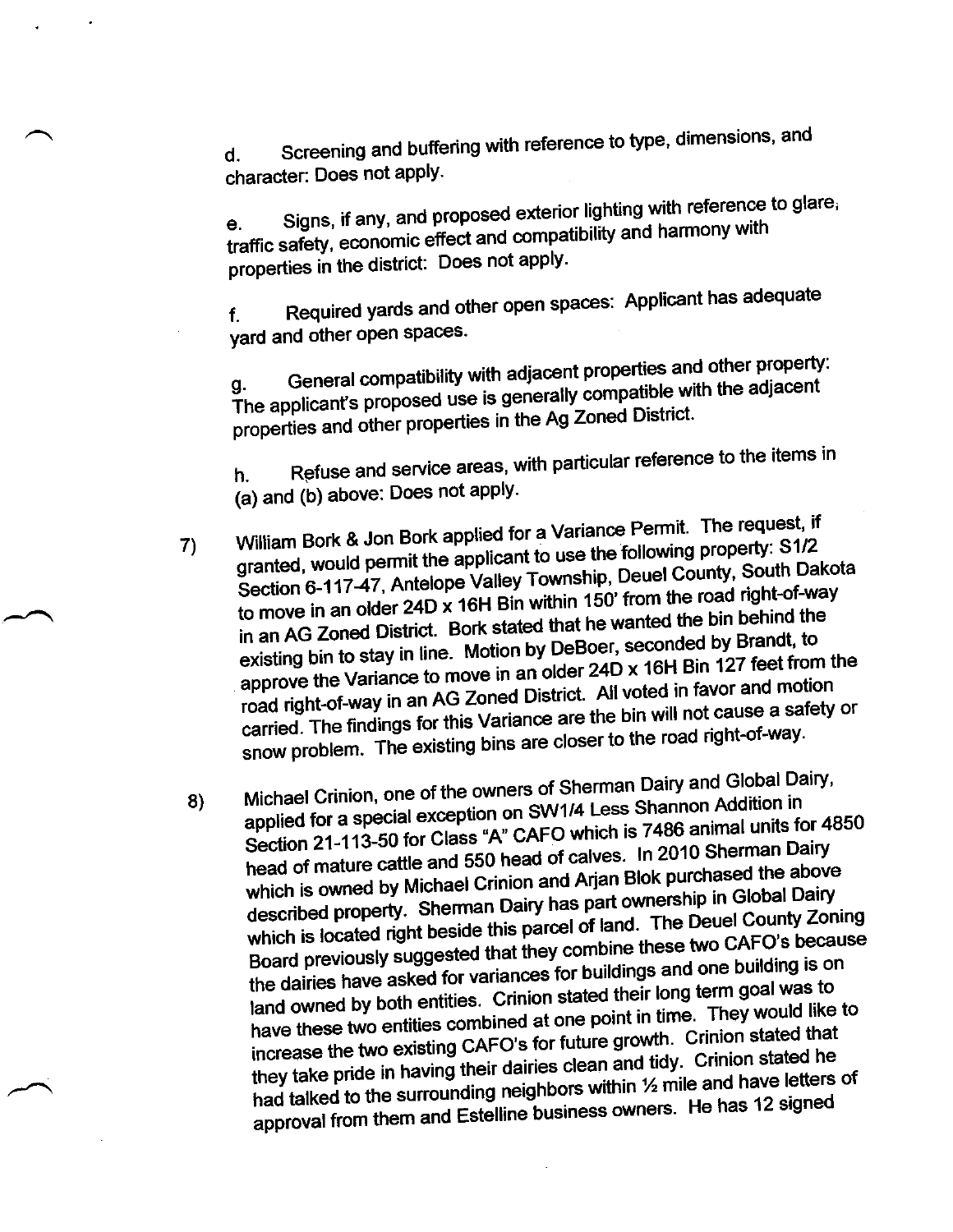letters of approval. Crinion stated that they have enough manure acres. Kanengieter asked about the manure application agreement and the period of time for these agreements. Crinion stated that they are usually good up to 5 years and they are automatically renewed unless the property owner sends a letter to be removed from the manure management plan. Crinion stated they currently apply 20 million gallons on their manure management acres.

Dahl mention in the application that there are plans for another dairy and freestall bam. This would take the place of the curent dry cow barn on Sherman Dairies land. Dahl question why increase the application now and not down the line. Crinion stated that they will be at the max number of animal units in the spring of 2018 and would like some room to expand and not be over their limit. Crinion stated they would apply now and then come in for building permits in the future if they expand. They might not expand as it depends on milk prices. Crinion also stated they have their own private wells which are located south of the dairy on Nystrom's land.

The board went through the nutrient management plan, manure management and operation plan, fly and odor control. Crinion stated that they have a flume system for manure management and cross ventilation, so they don't have a lot of flies in the barn. They use a rendering truck for disposal.

Dale Roth stated his concems about the expansion and opposes the expansion. Roth stated that more animals will produce more.manure which means a potential danger for the lagoons leaking. Roth is concerned with the possibility of water quality and contamination of the creeks, rivers, and water table. He was concerned about Rusty Brandsrud who owns land near the dairy. Crinion stated that they follow the state permit requirements with the manure application. Crinion stated that water quality and contamination are very important to them also because they, too, need the water.

Ben Stout and Dan Endres who are involved in the Dairy Industry stated that they are in favor of the expansion for the economic growth this dairy would produce and does produce. Tim Thompson, Seth Evenson, and Thad Krause are local farmers and residents that are in favor of the expansion of the CAFO. They stated that it will help the economy of the local smaller farmers. Jody Kuper with Valley Queen states Crinion runs a tight ship and is a very a good manager. He is in favor of the expansion. Kuper stated that 35 years ago when he started at Valley Queen there were 450 producers and now there are only 45 producers. Mat Hotzler with H-D stated that they are in favor of the expansion. Hotzler stated that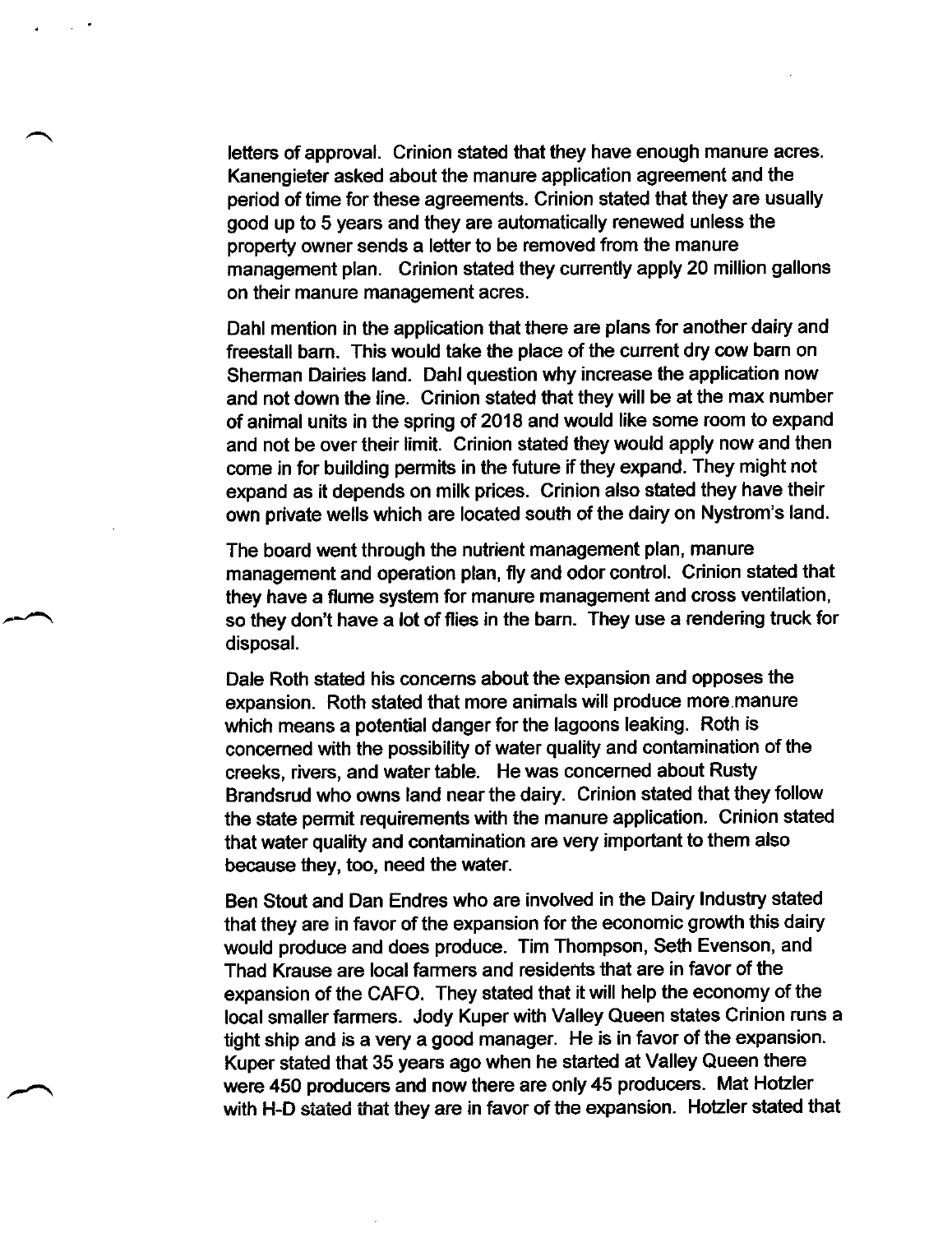the six largest dairies in the area provided 10% of the kilowatt hours usage toward H-D and they are in favor for the economic development.

 $\sim$ 

Amber & Rusty Brandsrud and their family live north of the dairy and have concerns about the shallow aquifer, the water table, and the possibility of contamination to the water source. They provided pictures of a manure pumping pipe lying across a creek near their house and a picture of runoff on top of a ridge that was about 300 feet from a creek. Crinion stated that he was also concerned about the pipe across the creek and has not hired that company again. The runoff was where they turn around in the field and it didn't get incorporated in; however, they were far enough away from the creek than DENR requires. Brandsruds stated that they would like to be good neighbors and they don't have any complaints about the dairy. They just want to make sure the water quality is protected for them and for the future. Tanya Svec had concerns also with the expansion with more traffic on Hwy 28, the water quality, and property values. Linda Svec showed concerns about the water table and the possibility of water pollution.

Dahl stated that the Town of Estelline had to test the water in town because of high nutrients. The high nitrates were caused by the elevator, so water pollution can be caused by numerous factors.

Motion Brandt, seconded by Dahl, to grant the combination of Sherman Dairy and Global Dairy to a Class "A" CAFO up to 7486 animal units with the conditions they apply and recieve a State Class "A" CAFO Permit. Kanengieter called for roll call vote: Jaeger-yes, Dahl-yes, Brandt-yes, Kanengieter-yes and DeBoer-yes, and motion carried. The Board determined that it is empowered under the section of the ordinance described in the application to grant the special exception and that granting the special exception will not adversely affect the public interest. The Board then made written findings as required by Section 504, subparagraph 5(a-h), of the ordinance.

Entrance to and exit from property and proposed structures thereon  $a.$ with particular reference to automotive and pedestrian safety and convenience, traffic flow and control, and access in case of fire or catastrophe: Applicant has preexisting access to the property and proposed structures, and there is no issue with automotive and pedestrian safety and convenience, traffic flow and control, or access in case of fire or catastrophe.

Off-street parking and loading areas where required, with particular attention to the items in (a) above, and the economic, noise, glare, odor or other effects of the special exception on adjoining properties and